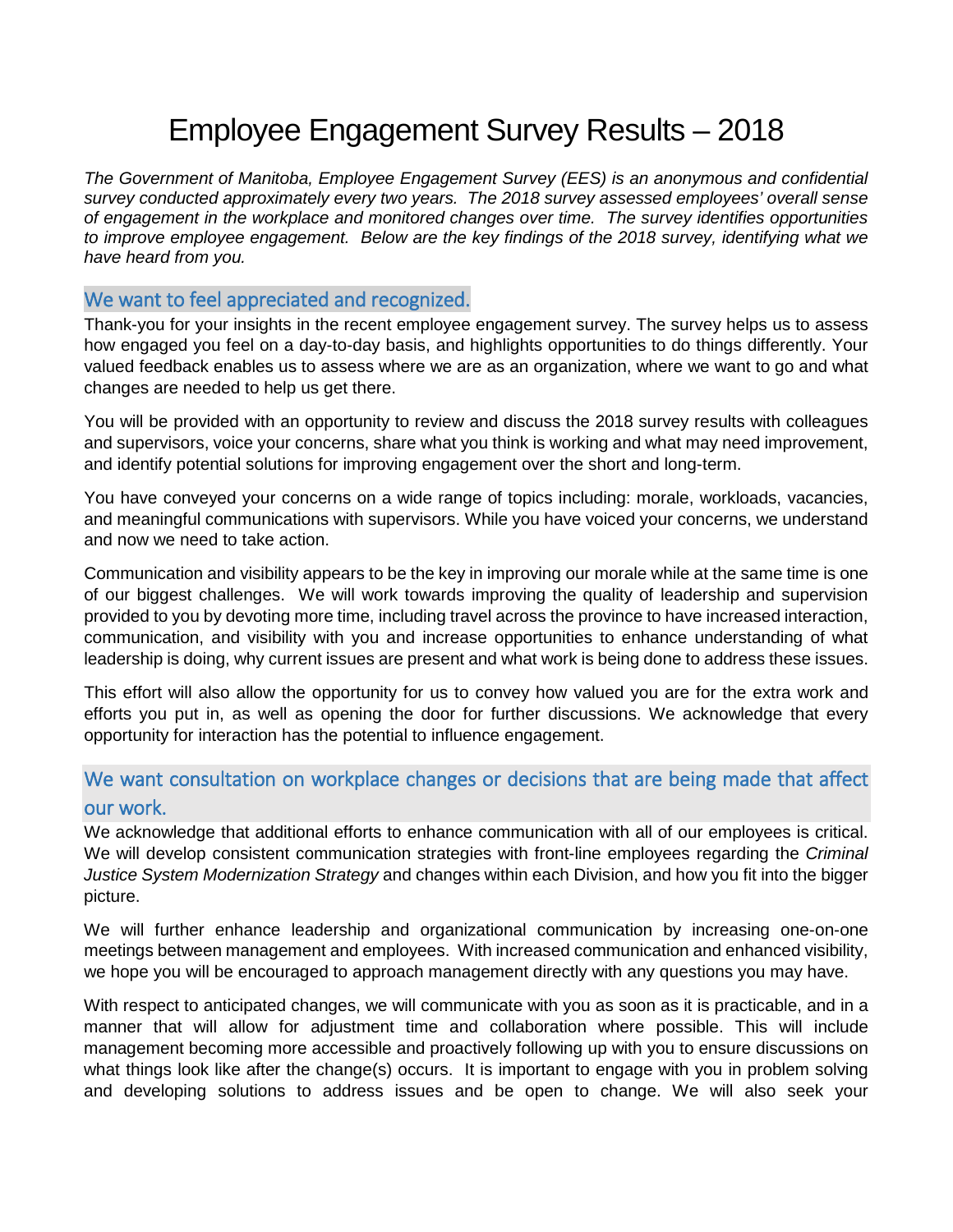suggestions/feedback for improvement and efficiencies, but also communicate why a change cannot be adopted.

Our employees are experts within their teams and hold ideas on how to maximize performance and engagement. Tapping into your potential requires recognition of your talents and goals. Managers and employees must feel empowered to make a significant difference in their immediate environment.

#### We want a workplace culture that is supportive.

Culture encompasses a wide area with a focus on wellness as well as the importance of managers supporting respectful workplaces. It is important for the Department and its managers to take the opportunity to praise good work and continue to think of innovative ways to show staff appreciation. The development of staff wellness initiatives and working with you to address identified barriers to engagement, in a concerted effort will be key to positively impact the justice work culture.

We will work to identify site-specific training needs for staff and encourage participation, while developing individualized development/training plans to better identify and build on your interests, needs and strengths. Managers will work to look for opportunities for you to grow and develop new competencies. When opportunities for development arise, management will encourage you to participate.

We are currently working with Safe Work Manitoba to address the non-physical factors that are keeping our staff from attending work, and is currently in the process of attempting to gain permission to utilize Wellness/Safety Officers as has been assigned with success in other Departments.

Community Safety Division is introducing the Road to Mental Readiness (R2MR) campaign in 2019/2020 for both custody and probation staff. This is a trauma and mental health program used successfully in other Canadian jurisdictions to assist staff in identifying trauma and mental health issues in themselves and others with a focus on early intervention and treatment.

We will highlight our wellness program to address secondary traumatic stress and develop critical incident debriefing strategy for staff in situations where co-workers/clients they work with are harmed. We will support our managers to properly recognize and address secondary traumatic stress among our employees.

## We want enhancement of capacity and a workplace that supports professional development.

We will work to implement a system of administration coverage (cross-training) to cover leaves and vacancies. Managers will ensure deadlines for projects are communicated clearly and that consideration is given to sufficient time to ensure that deliverables are of the highest quality, while monitoring assignment deadlines to improve work/life balance. Capacity can equal pace and equitable work distribution can prevent employee fatigue.

The Civil Service Commissioner has announced the launch of the *Learning Fund*, a pilot initiative to support the professional development of public servants across the Manitoba Government. Through a new application process, you can now apply for up to \$1,000 of funding to pursue training that improves the work you do.

We are continuing to build an exceptional, high-performing public service that supports the best possible outcomes for all Manitobans. We can be proud of the great work we do in many areas as we continue